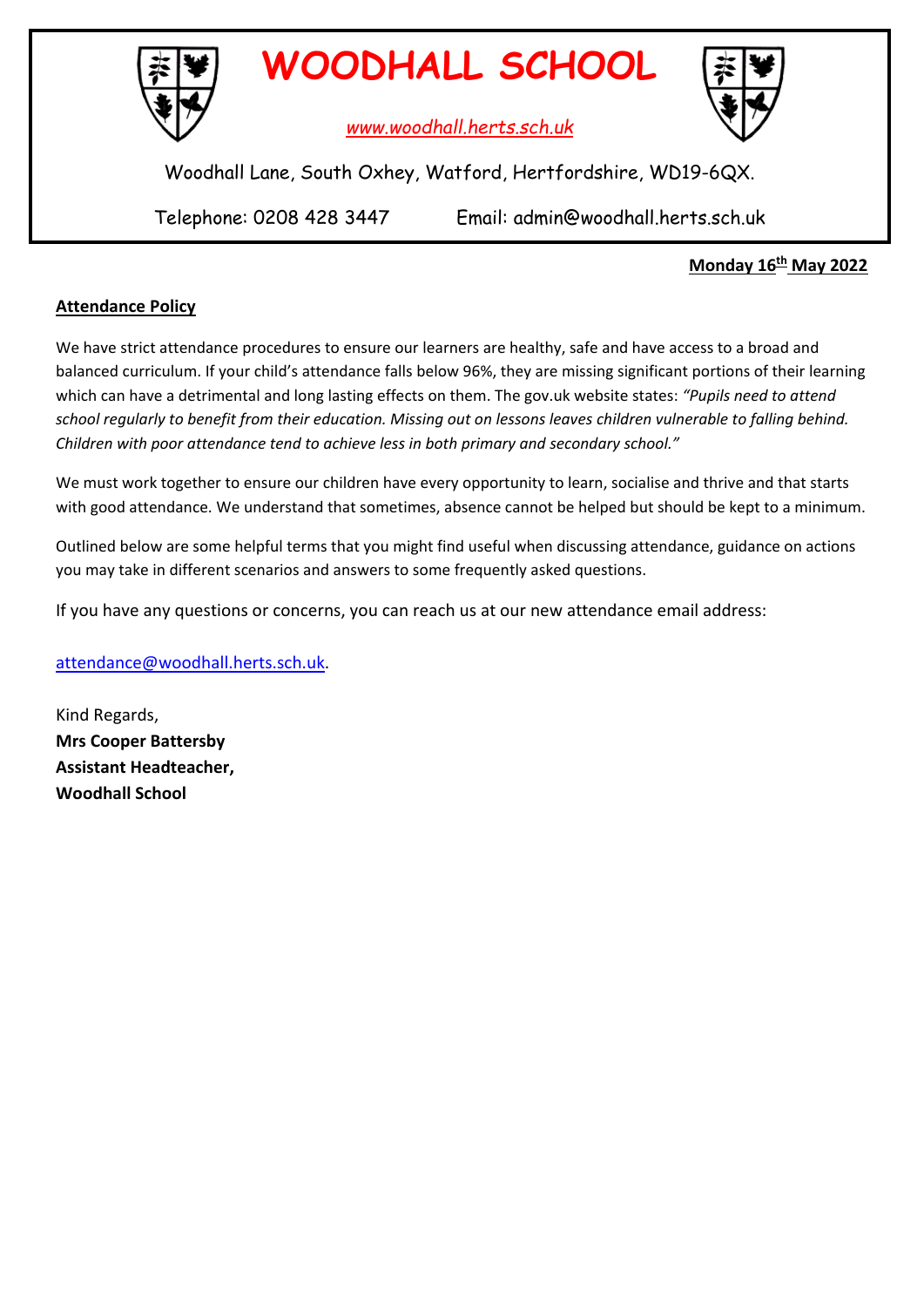## Helpful Terms

Here are some definitions that you may find helpful when discussing attendance:

| <b>Poor Attendance</b>                           | Less than 96% Attendance                                                                                                                                                                                                                                                                                                                                                                                                                                                                                                                                                                                                                                                                                                                                                                                                                                                                                                                                                                                                                                                                                                                                                                                 |  |  |
|--------------------------------------------------|----------------------------------------------------------------------------------------------------------------------------------------------------------------------------------------------------------------------------------------------------------------------------------------------------------------------------------------------------------------------------------------------------------------------------------------------------------------------------------------------------------------------------------------------------------------------------------------------------------------------------------------------------------------------------------------------------------------------------------------------------------------------------------------------------------------------------------------------------------------------------------------------------------------------------------------------------------------------------------------------------------------------------------------------------------------------------------------------------------------------------------------------------------------------------------------------------------|--|--|
| <b>Persistent Absence</b>                        | Less than 90% Attendance                                                                                                                                                                                                                                                                                                                                                                                                                                                                                                                                                                                                                                                                                                                                                                                                                                                                                                                                                                                                                                                                                                                                                                                 |  |  |
| <b>Good Attendance</b>                           | Attendance is 96% or above                                                                                                                                                                                                                                                                                                                                                                                                                                                                                                                                                                                                                                                                                                                                                                                                                                                                                                                                                                                                                                                                                                                                                                               |  |  |
| <b>Authorised absence</b>                        | The reasons you have given for your child's absence have been<br>accepted by the school.<br>We will often ask for evidence to authorise absence.<br>$\overline{\phantom{a}}$                                                                                                                                                                                                                                                                                                                                                                                                                                                                                                                                                                                                                                                                                                                                                                                                                                                                                                                                                                                                                             |  |  |
| <b>Unauthorised absence</b>                      | When the school does not accept the reason that has been given or<br>agree with the amount of time taken, we will not authorise the<br>absence.<br>If your child is Persistently Absent, we will rarely authorise absence<br>without evidentiary support (i.e. a doctor's letter, the school have sent<br>the child home                                                                                                                                                                                                                                                                                                                                                                                                                                                                                                                                                                                                                                                                                                                                                                                                                                                                                 |  |  |
| <b>Compulsory School Age</b>                     | Your child must start full-time education once they reach compulsory<br>school age. This is on 31 December, 31 March or 31 August following<br>their fifth birthday - whichever comes first. If your child's fifth birthday<br>is on one of those dates then they reach compulsory school age on that<br>date.                                                                                                                                                                                                                                                                                                                                                                                                                                                                                                                                                                                                                                                                                                                                                                                                                                                                                           |  |  |
| <b>Local Authority</b><br><b>Attendance Team</b> | School work closely with the Local Authority Attendance Team,<br>providing support and helping to ensure that parents comply with their<br>legal duty to make sure all compulsory school-aged children have good<br>attendance.<br>Schools have to regularly inform the Local Authority of any pupils who<br>are regularly absent from school, have irregular attendance, or have<br>missed 10 school days or more without the school's permission.                                                                                                                                                                                                                                                                                                                                                                                                                                                                                                                                                                                                                                                                                                                                                      |  |  |
| <b>Penalty Notice</b>                            | School has the ability to consider penalty notices as a consequence if a<br>child's attendance is of concern and absences are not authorised. Any<br>action school take is because your child and their attendance is<br>important to us.<br><b>FIXED PENALTY NOTICES</b><br>A penalty notice will be issued with regard to unauthorised absence if a pupil<br>fails to attend school as required without a genuine explanation. A pupil's<br>absence must have been unauthorised for at least 15 sessions (one session is<br>half day either am or pm) in the previous and/or current term. Penalty<br>notices will involve a parent paying a fine of £60 if paid within 21 days, or<br>£120 if paid within 28 days.<br>Failure to pay the fine within 28 days will result in either a prosecution for the<br>$\overline{\phantom{a}}$<br>offence to which the notice applies, or withdrawal of the notice (limited<br>circumstances apply). Prosecution will be taken by the Local Authority under<br>the Education Act 1996, section 444.<br>The issuing of penalty notices will comply with the code of conduct and<br>$\qquad \qquad \blacksquare$<br>practice as determined by the Local Authority |  |  |
| <b>Children Missing</b><br><b>Education</b>      | Please see government guidance here:<br>https://assets.publishing.service.gov.uk/government/uploads/<br>system/uploads/attachment_data/file/550416/Children_Missing_Education -<br>statutory guidance.pdf                                                                                                                                                                                                                                                                                                                                                                                                                                                                                                                                                                                                                                                                                                                                                                                                                                                                                                                                                                                                |  |  |
| <b>Safeguarding</b>                              | Any actions taken to promote the welfare of children and protect them from<br>harm.                                                                                                                                                                                                                                                                                                                                                                                                                                                                                                                                                                                                                                                                                                                                                                                                                                                                                                                                                                                                                                                                                                                      |  |  |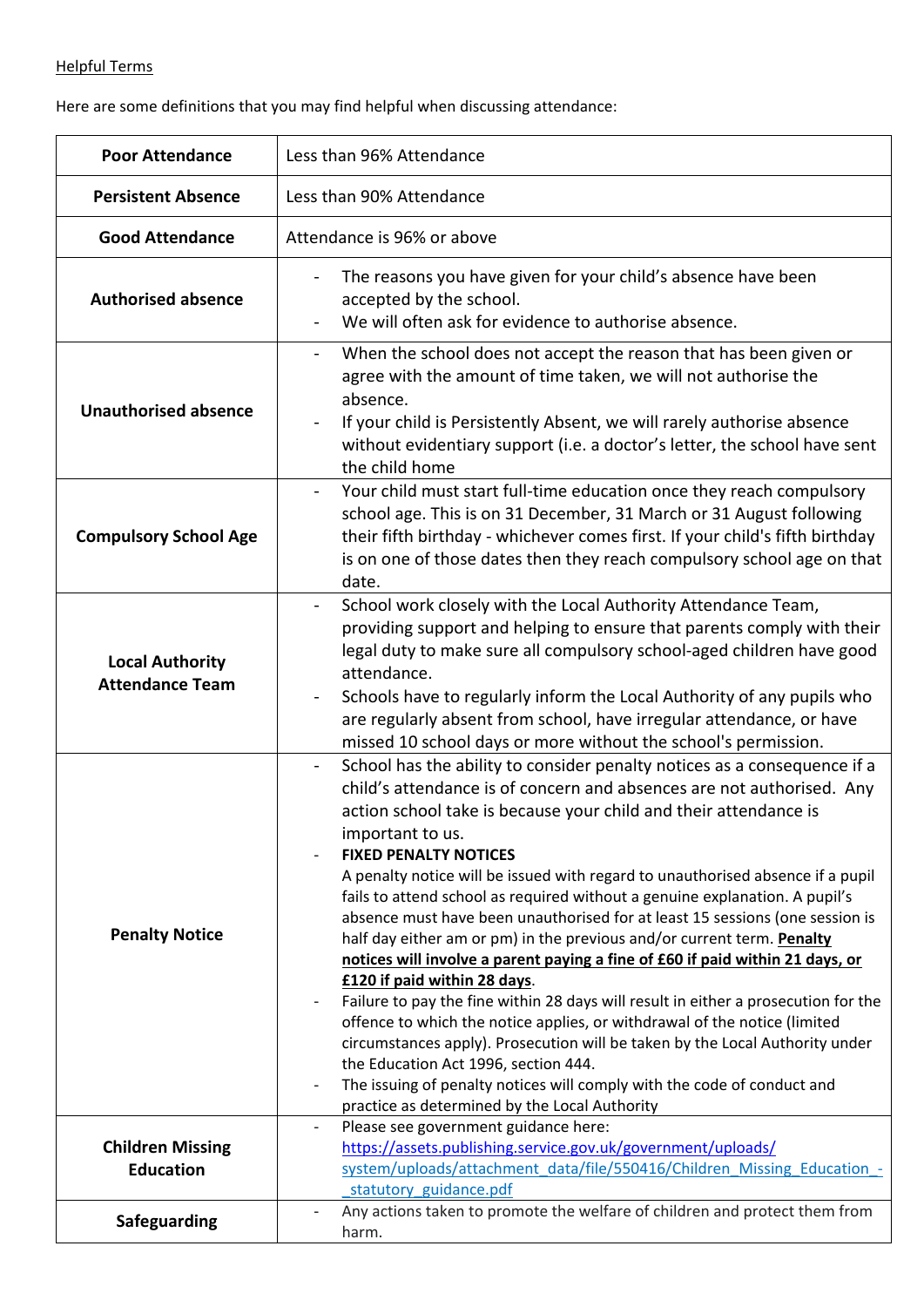| <b>Scenario</b>                                                                                                     | Steps to take                                                                                                                                                                                                                                                                                                                                                     | <b>Return to School</b>                                                                                                                                                                                                                                  |
|---------------------------------------------------------------------------------------------------------------------|-------------------------------------------------------------------------------------------------------------------------------------------------------------------------------------------------------------------------------------------------------------------------------------------------------------------------------------------------------------------|----------------------------------------------------------------------------------------------------------------------------------------------------------------------------------------------------------------------------------------------------------|
| My child has sickness<br>or diarrhoea.                                                                              | Keep your child at home.<br>1.                                                                                                                                                                                                                                                                                                                                    | If a child vomits or has diarrhoea, parents should<br>keep them off school for a period of 24 hours.                                                                                                                                                     |
|                                                                                                                     | On each day of absence, notify the<br>2.<br>School Office via email on:                                                                                                                                                                                                                                                                                           | Parents should use this time to monitor them<br>carefully. If they think they have been sick for<br>reasons such as over-eating, coughing (non-Covid                                                                                                     |
|                                                                                                                     | attendance@woodhall.herts.sch.uk                                                                                                                                                                                                                                                                                                                                  | related) over-exertion, a reaction to something etc.<br>then they should bring them back to school the next<br>day or as soon as they feel well enough.                                                                                                  |
|                                                                                                                     | The School Office is very busy and it is<br>not always possible to answer the<br>phone or pick up messages quickly. We<br>advise you contact the School Office by<br>email rather than on the phone.                                                                                                                                                              | Many children complain of a stomach-ache or<br>headache when they feel anxious or worried. If you<br>suspect that your child is feeling worried, rather than<br>sick, please get them into school and speak to the<br>class teacher as soon as possible. |
|                                                                                                                     |                                                                                                                                                                                                                                                                                                                                                                   | If parents have reason to suspect they have been sick<br>or had diarrhoea due to a virus or bug, they should<br>keep the child off for 48 hours from the last episode<br>of sickness or diarrhoea.                                                       |
| My child feels unwell<br>(not with symptoms                                                                         | This helpful NHS Link can help you decide whether your child should be in school or not:<br>https://www.nhs.uk/live-well/healthy-body/is-my-child-too-ill-for-school/                                                                                                                                                                                             |                                                                                                                                                                                                                                                          |
| related to Covid-19) or<br>has a small injury. I am<br>not sure if they should<br>be in school or not.              | If your child can eat, watch television or play, they are probably well enough to be in school. Try and<br>get your child to school. Speak to Mrs Fleming, Miss Lake or the class teacher. They can help you<br>decide if your child should be in or not.<br>With your permission, a First-Aider can administer appropriate medication and we will contact you if |                                                                                                                                                                                                                                                          |
|                                                                                                                     | your child is not well enough to be in school.                                                                                                                                                                                                                                                                                                                    |                                                                                                                                                                                                                                                          |
| My child is too unwell<br>to be in school (not<br>with symptoms related<br>to Covid-19 or<br>diarrhoea or sickness) | Keep your child at home.<br>1.                                                                                                                                                                                                                                                                                                                                    |                                                                                                                                                                                                                                                          |
|                                                                                                                     | On each day of absence, notify the<br>2.<br>School Office via email on:                                                                                                                                                                                                                                                                                           | If your child is too unwell to attend school, please<br>keep them at home until they feel well enough to<br>return to school.                                                                                                                            |
|                                                                                                                     | attendance@woodhall.herts.sch.uk                                                                                                                                                                                                                                                                                                                                  |                                                                                                                                                                                                                                                          |
| My child has<br>symptoms or a<br>confirmed case of<br>Covid-19.                                                     | Keep your child at home.<br>1.                                                                                                                                                                                                                                                                                                                                    | If your child has a confirmed case of Covid-19, please<br>keep them at home for three whole days. On the<br>fourth day, they may return to school if they feel well                                                                                      |
|                                                                                                                     | 2. As Covid-19 guidance changes very<br>quickly, please call the school office                                                                                                                                                                                                                                                                                    | enough and have no high-temperature, sickness or<br>diarrhoea. They may still have a cough.                                                                                                                                                              |
|                                                                                                                     | for updated advice before sending<br>your child to school.                                                                                                                                                                                                                                                                                                        | If they have a high-temperature, and any other<br>symptom of Covid-19, please keep them at home for<br>at least three days as a precaution.                                                                                                              |
| My child has a<br>medical or dental<br>appointment during<br>school hours.                                          | Before the day of the appointment,<br>1.<br>notify the School Office via email<br>on:                                                                                                                                                                                                                                                                             | Please do not book medical or dental appointments<br>during the school day unless it is absolutely<br>necessary. If it is during school hours, your child<br>should attend school before and after the                                                   |
|                                                                                                                     | attendance@woodhall.herts.sch.uk                                                                                                                                                                                                                                                                                                                                  | appointment.                                                                                                                                                                                                                                             |
|                                                                                                                     | As soon as possible, provide the<br>$\overline{2}$ .<br>school with proof of your<br>appointment. A copy can be<br>emailed or given to a member of<br>the Office Staff.                                                                                                                                                                                           |                                                                                                                                                                                                                                                          |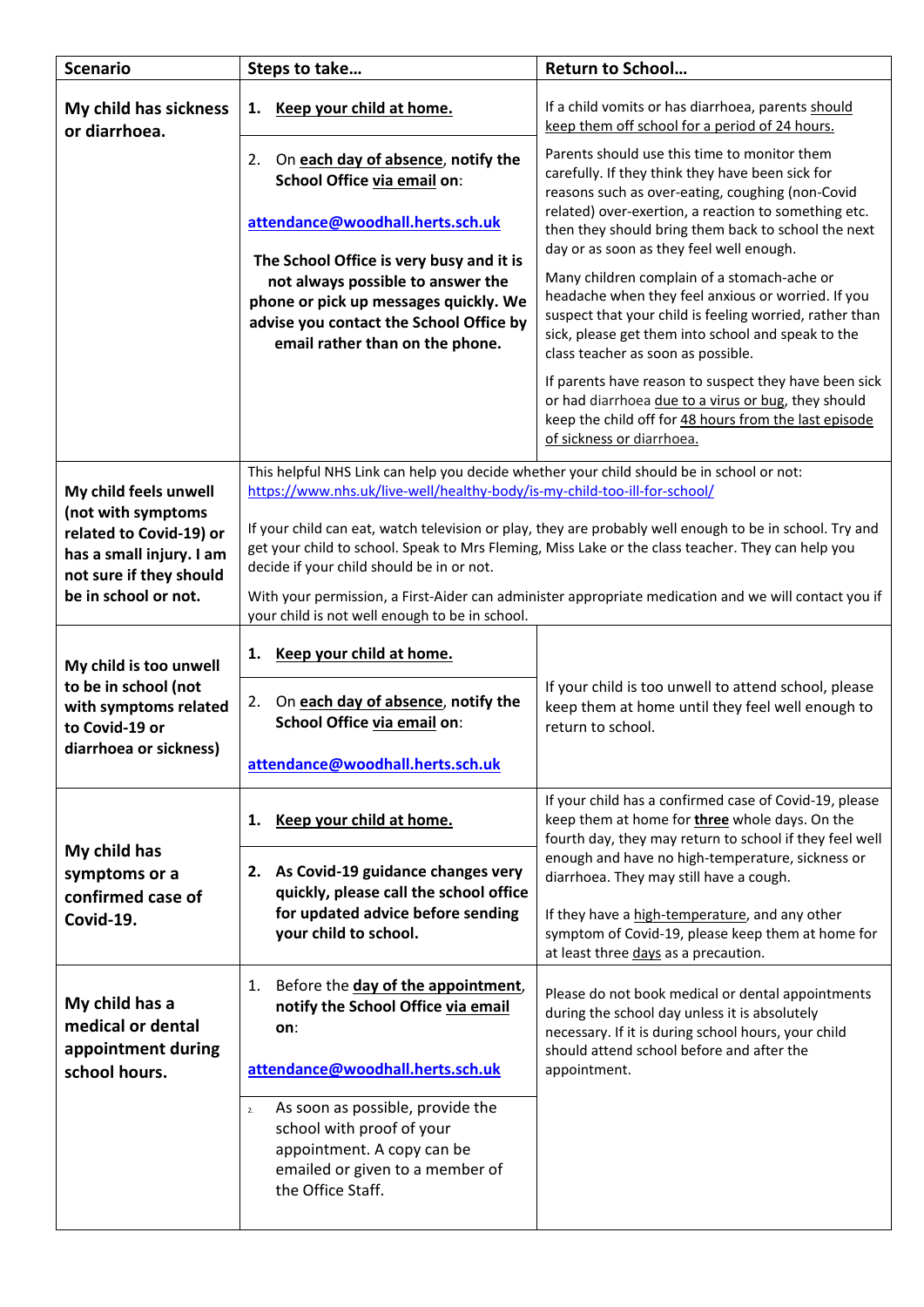| <b>Scenario</b>                                                                                                                          | Steps to take                                                                                                                                                                                                   | <b>Return to School</b>                                                                                                                                                                                                                                                                                                                                                                                                                                                                              |
|------------------------------------------------------------------------------------------------------------------------------------------|-----------------------------------------------------------------------------------------------------------------------------------------------------------------------------------------------------------------|------------------------------------------------------------------------------------------------------------------------------------------------------------------------------------------------------------------------------------------------------------------------------------------------------------------------------------------------------------------------------------------------------------------------------------------------------------------------------------------------------|
| My child needs a day<br>off school for a non-<br>medical reason<br>(holidays/ family<br>events/religious<br>observance/<br>bereavements) | Before the day of absence, you<br>1.<br>must notify the School Office via<br>email on:<br>attendance@woodhall.herts.sch.uk<br>School will call you.<br>2.<br>We will call you to discuss your<br>circumstances. | As soon as your child is able to, they must return<br>to school.<br>Please be aware that the headteacher can only<br>authorise absence in exceptional circumstances<br>and this will be dealt with on a case by case<br>basis.<br>School cannot authorise any absence for<br>holidays. This will go down as unauthorised.                                                                                                                                                                            |
| I cannot get my child<br>to school for<br>personal reasons.                                                                              | 1. Before the day of absence, notify<br>the School Office via email on:<br>attendance@woodhall.herts.sch.uk<br>2. School will call you.<br>We will call you to discuss your<br>circumstances.                   | Unless your child is ill or there are exceptional<br>circumstances, it is a legal requirement for your<br>child to have good attendance.<br>Please be aware that the headteacher can only<br>authorise absence in exceptional circumstances<br>and this will be dealt with on a case by case<br>basis.<br>You must make arrangements with family or<br>friends to get your child to school.<br>If you have personal issues and this is affecting<br>your child's attendance, we can try to help you. |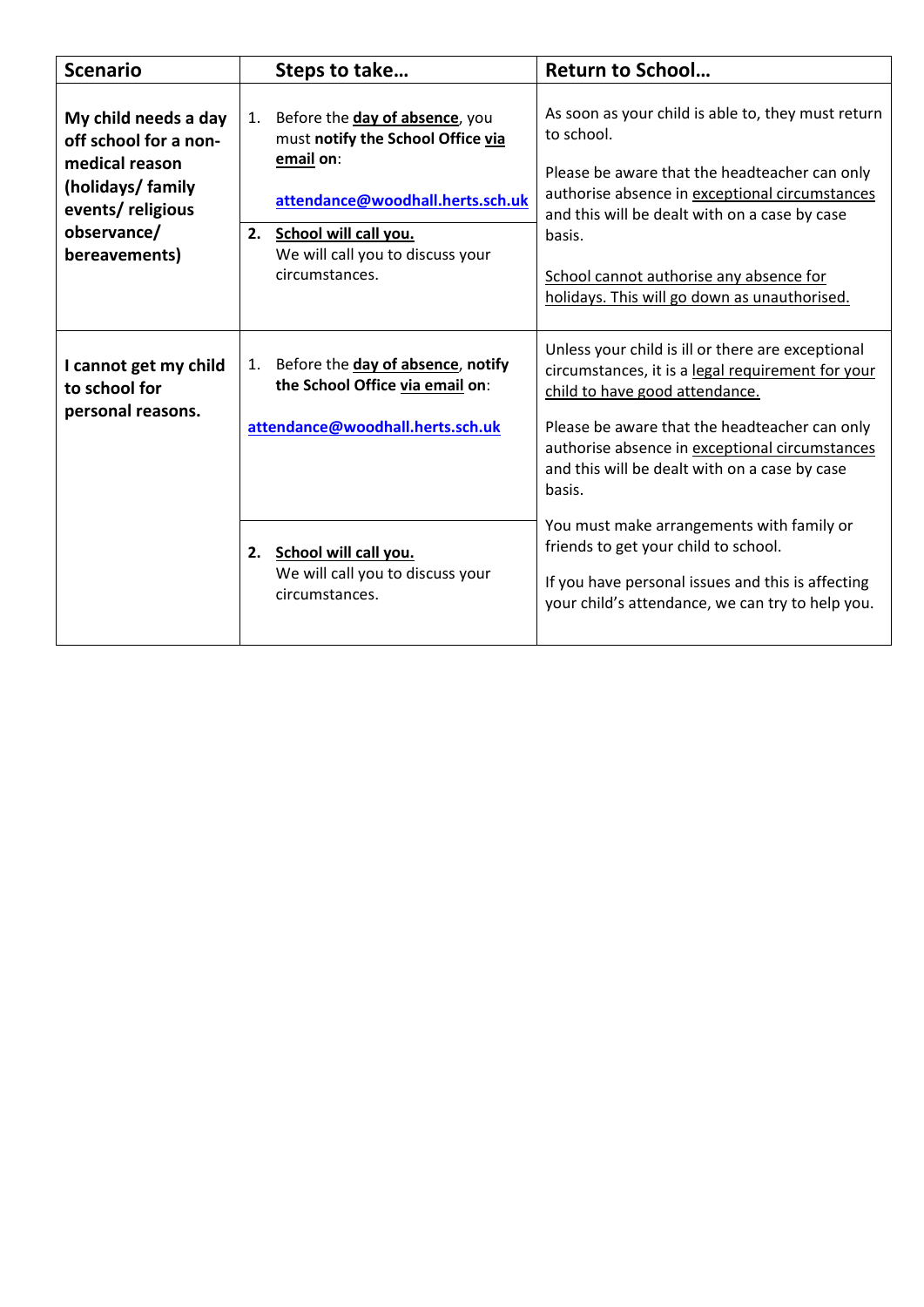| What will happen if                                  |                                                                                                                                                                                                                                                                                                                                                  |  |
|------------------------------------------------------|--------------------------------------------------------------------------------------------------------------------------------------------------------------------------------------------------------------------------------------------------------------------------------------------------------------------------------------------------|--|
| My child's attendance has not been<br>authorised?    | Authorisation is at the School's Discretion in consultation with the<br>LEA. Authorisation is not automatically given because you have<br>informed the school of absence.                                                                                                                                                                        |  |
| I do not inform the school of my<br>child's absence? | Schools also have a safeguarding duty, under section 175 Education<br>Act 2002, to investigate any unexplained absences.<br>If you do not inform us of your child's absence, we will not authorise<br>it. If we are concerned for your child's welfare, we may ask the<br>Police to do a welfare check or report the absence to social services. |  |
|                                                      |                                                                                                                                                                                                                                                                                                                                                  |  |
| If my child's attendance is less than<br>96%?        | If your child has poor attendance you will be notified in the following<br>steps:                                                                                                                                                                                                                                                                |  |
|                                                      | 1. You will receive a warning email to alert you of your child's<br>attendance. Early on in the term, even one or two absences<br>can affect the attendance percentage. Please do not worry at<br>this point, accept this as a 'heads up' and ensure your child's<br>attendance improves in the coming weeks.                                    |  |
|                                                      | 2. If your child's attendance does not improve, you will be sent<br>a final warning email. This indicates we have serious<br>concerns about your child's attendance. You must make<br>every effort to improve your child's attendance after this<br>email.                                                                                       |  |
|                                                      | 3. Should your child's attendance still not improve, we will<br>organise a meeting with you. You may be called to a meeting<br>earlier if there are specific issues we wish to discuss with you.                                                                                                                                                 |  |
|                                                      | 4. If your child's attendance still does not improve, we are<br>required by law to notify the Local Authority (LA). We will<br>send you an email to warn you that we are contacting the LA.                                                                                                                                                      |  |
|                                                      | 5. School may consider applying to the LA for a penalty notice.<br>If your child's parents live at separate addresses, each adult<br>with a parental responsibility will be included within the<br>application for a Fixed Penalty Notice.                                                                                                       |  |
| My child has a high level of absence                 | We will always try to work with you to help you improve your child's                                                                                                                                                                                                                                                                             |  |
| during the half term?                                | attendance. However, schools have to inform the Local Authority of any<br>pupils who are regularly absent from school, have irregular attendance, or<br>have missed 10 school days or more without the school's permission.                                                                                                                      |  |
|                                                      | If your child is persistently absent, the LA Attendance Officer may write to<br>you or arrange to meet with you to discuss your child's attendance.                                                                                                                                                                                              |  |
|                                                      | If your child's attendance does not improve significantly, each adult with<br>parental responsibility may be issued a Fixed Penalty Notice for £60. This<br>will increase to £120 if it is not paid within 28 days.                                                                                                                              |  |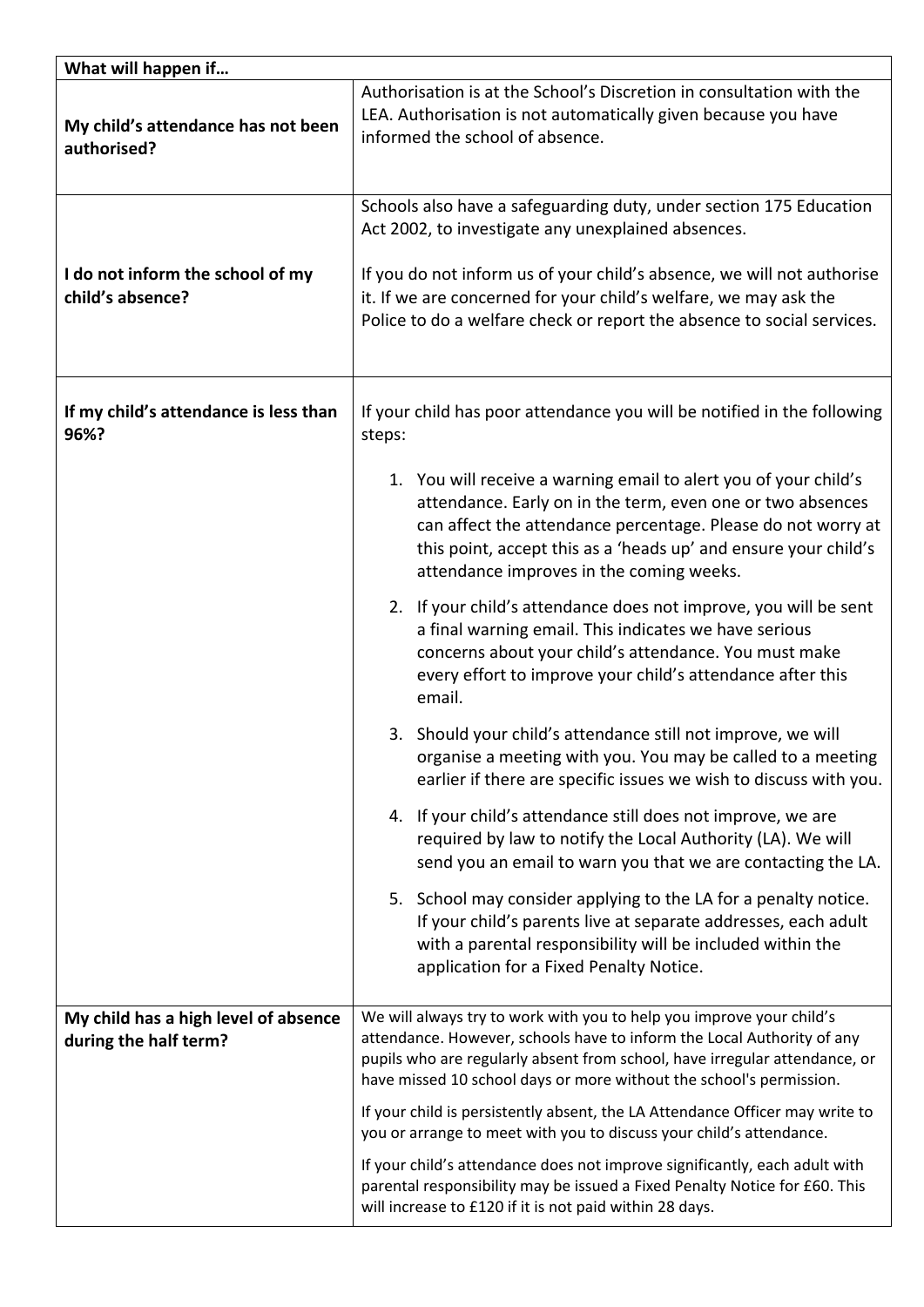| My child has not returned to school<br>for ten days after an authorised<br>absence or is absent from school<br>without authorisation for twenty<br>consecutive school days? | Maintained schools have a safeguarding duty in respect of their<br>pupils, and as part of this should investigate any unexplained<br>absences.<br>(See Keeping Children Safe in Education:<br>https://www.gov.uk/government/publications/keeping-children-<br>safe-in-education--2)<br>As per the government document 'Children Missing Education' (see<br>link in 'Helpful Terms' section above) if your child has not returned<br>to school for ten days after an authorised absence or is absent from<br>school without authorisation for twenty consecutive school days,<br>they can be removed from the admission register when the school<br>and the local authority have failed, after jointly making reasonable<br>enquiries, to establish the whereabouts of the child.<br>This only applies if the school does not have reasonable grounds to<br>believe that the pupil is unable to attend because of sickness or<br>unavoidable cause. |
|-----------------------------------------------------------------------------------------------------------------------------------------------------------------------------|----------------------------------------------------------------------------------------------------------------------------------------------------------------------------------------------------------------------------------------------------------------------------------------------------------------------------------------------------------------------------------------------------------------------------------------------------------------------------------------------------------------------------------------------------------------------------------------------------------------------------------------------------------------------------------------------------------------------------------------------------------------------------------------------------------------------------------------------------------------------------------------------------------------------------------------------------|
| I am called to an attendance<br>meeting?                                                                                                                                    | We want to work with you to improve your child's attendance. If we<br>have concerns, we will arrange a meeting with you. In this meeting,<br>we will develop a plan to improve attendance and can discuss your<br>child's specific situation including any medical, social or emotional<br>barriers to good attendance.<br>Please bring any letters, information or evidence you think will help.                                                                                                                                                                                                                                                                                                                                                                                                                                                                                                                                                  |
| I am struggling to get my child into<br>school?                                                                                                                             | Please contact the School Office. We can arrange a meeting to<br>discuss your circumstances and develop a plan to help improve your<br>child's attendance.                                                                                                                                                                                                                                                                                                                                                                                                                                                                                                                                                                                                                                                                                                                                                                                         |
| My child's attendance is excellent?                                                                                                                                         | Following the reduction in Covid-19 restrictions, we will be working<br>with the children and Woodhall School Parliament to develop new<br>and exciting ways to promote excellent attendance throughout the<br>school. We will share this once our new plans are finalised.                                                                                                                                                                                                                                                                                                                                                                                                                                                                                                                                                                                                                                                                        |
| I have spoken to the class teacher,<br>Miss Lake or the Office Staff about<br>attendance.                                                                                   | Mrs Nikki Gillibrand or Mrs Cooper Battersby are responsible for<br>school attendance.<br>Life in school is very busy and sometimes you may catch the class<br>teacher, Miss Lake or Sue Fleming to give them information about<br>attendance. Of course you may continue to share information with<br>any member of staff, but from now on, they will ask you to also pass<br>this information on to us directly via the new attendance email<br>address: attendance@woodhall.herts.sch.uk (unless the matter is of<br>a confidential nature)<br>This ensures that we have the most up-to-date information and can<br>make effective decisions regarding your child's attendance.                                                                                                                                                                                                                                                                 |